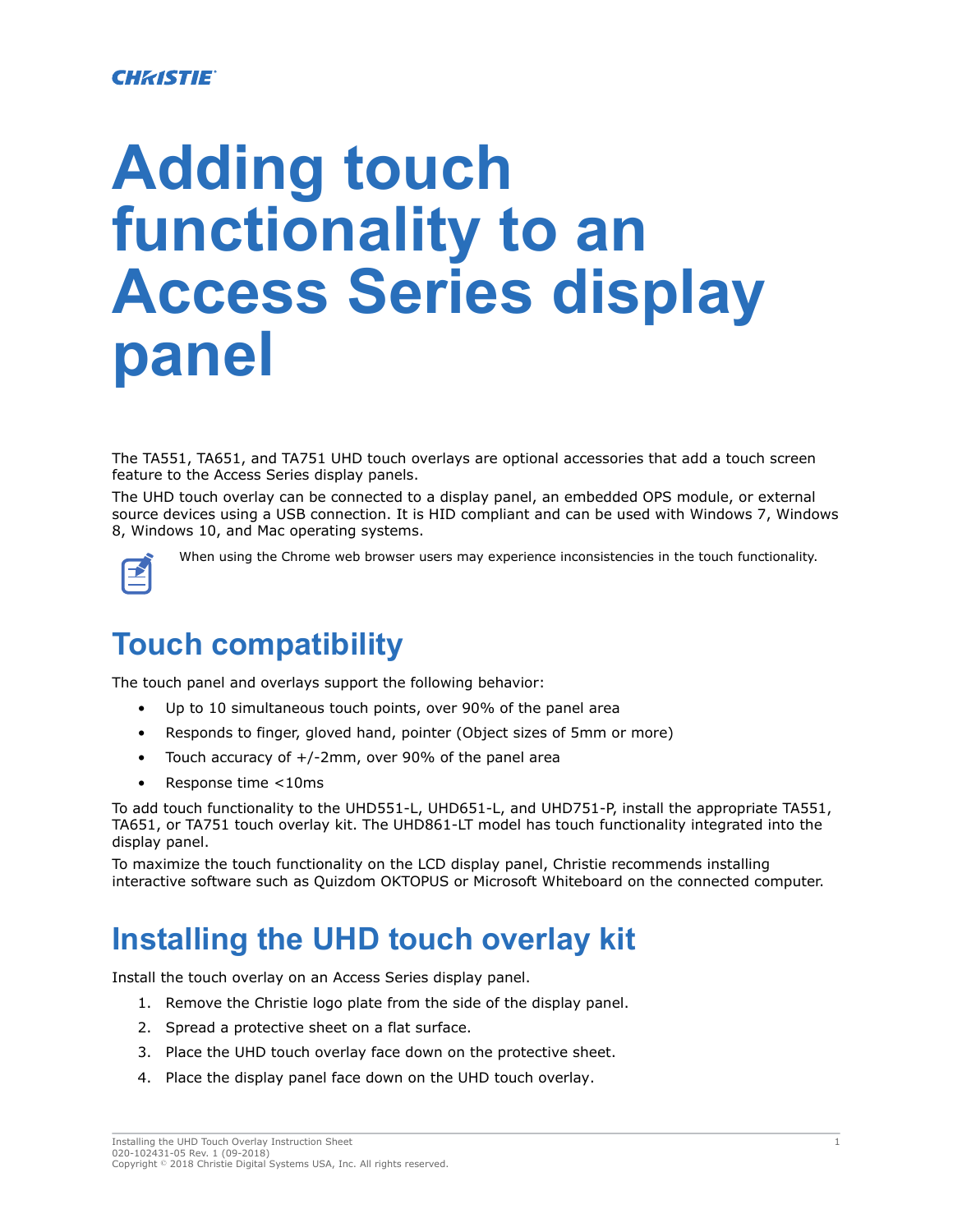5. Before securing the top right corner support bracket of the UHD touch overlay, position the USB cable so it passes through the gap in the support bracket (A). It may be necessary to adjust the location of the ferrite bead.

Do not pinch the USB cable between the support bracket and the display panel.



6. Using a Phillips screwdriver and the supplied #2 screws, secure four corner support brackets and the center bottom support bracket to the front piece of the UHD touch overlay through the holes closest to the exterior edge of the display panel (M).

The screws should connect the front piece of the touch overlay and not to the display panel. It may be necessary to use force to fully seat the screws.



- 7. Optionally, attach the cable clips to the display panel and secure the USB cable.
- 8. Mount the panel.
- 9. Connect the other end of the USB cable to the USB port of the source device.

Allow a short period of time for the touch screen to become functional.

In some cases, a driver or patch may be required when connecting to an external device. Install the driver or patch onto the external device. For more information, consult the user manual of the external device.